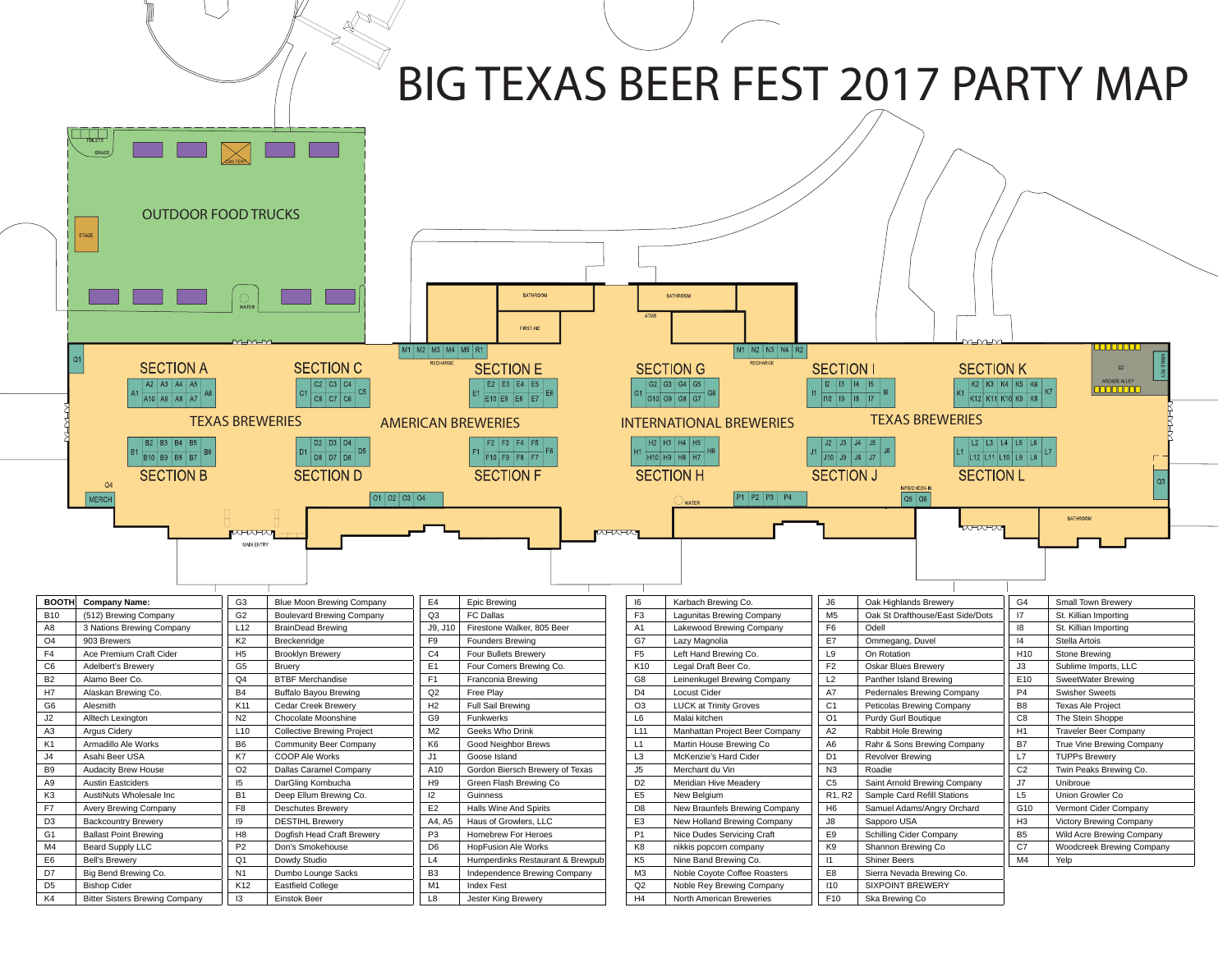| <b>BoothBeer</b> |                                              | Style                          |
|------------------|----------------------------------------------|--------------------------------|
| <b>B10</b>       | (512) IPA                                    | India Pale Ale (IPA)           |
| <b>B10</b>       | (512) Pecan Porter                           | Porter                         |
| <b>B10</b>       | (512) SMaSH                                  | Session IPA                    |
| <b>B10</b>       | (512) Three                                  | <b>Abbey Tripel</b>            |
| A8               | 3 Nations American Wit                       | Witbier                        |
| A8               | 3 Nations GPA                                | Kolsch                         |
| A8               | 3 Nations Mango Smash IPA                    | India Pale Ale (IPA)           |
| A8               | 3 Nations Texas Gold Kream Ale               | Kolsch                         |
| O <sub>4</sub>   | 903 Blueberry Sour One                       | Sour/Wild Ale                  |
| 04               | 903 Brewers Mythical Creature IPA            | India Pale Ale (IPA)           |
| 04               | 903 Cerveza Por Favor                        | Premium Lager                  |
| 04               | 903 Chosen One Coconut Ale                   | Spice/Herb/Vegetable           |
| 04               | 903 Farmhouse Saison Pinot Noir Barrel Aged  | Saison                         |
| 04               | 903 Sasquatch                                | <b>Imperial Stout</b>          |
| 04               | 903 Strawberry Sour One                      | Sour/Wild Ale                  |
| 04               | 903 The Sour One                             | Sour/Wild Ale                  |
| 14               | Hoegaarden                                   | Witbier                        |
| 14               | Leffe Blonde                                 | Abbey Dubbel                   |
| 14               | Stella Artois                                | Pale Lager                     |
| F <sub>4</sub>   | Ace Apple Honey Cider                        | Cider                          |
| F <sub>4</sub>   | Ace Joker Dry Hard Cider                     | Cider                          |
| F <sub>4</sub>   | Ace Pear Cider                               | Cider                          |
| F <sub>4</sub>   | Ace Pineapple Cider                          | Cider                          |
| C <sub>6</sub>   | Adelbert's Mango Wit                         | Witbier                        |
| C <sub>6</sub>   | Adelbert's Naked Nun                         | Witbier                        |
| C <sub>6</sub>   | Adelbert's Philosophizer                     | Saison                         |
| C <sub>6</sub>   | Adelbert's Travelin' Man                     | India Pale Ale (IPA)           |
| B <sub>2</sub>   | Alamo Amber Lager                            | Amber Lager/Vienna             |
| R <sub>2</sub>   | Alamo German Pale Ale                        | American Pale Ale              |
| B <sub>2</sub>   | Alamo Golden Ale                             | Golden Ale/Blond Ale           |
| B <sub>2</sub>   | Alamo Holiday IPA                            | India Pale Ale (IPA)           |
| H7               | Alaskan Amber                                | Altbier                        |
| H7<br>H7         | Alaskan Husky IPA<br>Alaskan Smoked Porter   | India Pale Ale (IPA)<br>Smoked |
| H7               | Alaskan White Ale                            | Witbier                        |
| G6               | AleSmith IPA                                 | India Pale Ale (IPA)           |
| G <sub>6</sub>   | AleSmith Nibs & Beans Speedway Stout         | <b>Imperial Stout</b>          |
| G6               | AleSmith Nut Brown English-Style Ale         | <b>Brown Ale</b>               |
| G6               | AleSmith Private Stock Ale                   | English Strong Ale             |
| G6               | <b>AleSmith San Diego Pale Ale .394</b>      | American Pale Ale              |
| G6               | AleSmith Speedway Stout                      | Imperial Stout                 |
| G6               | AleSmith Spezial Pils                        | Pilsener                       |
| G6               | AleSmith X Extra Pale Ale - Orange           | American Pale Ale              |
| J2               | Kentucky Bourbon Barrel Ale                  | American Strong Ale            |
| J2               | Kentucky Bourbon Barrel Stout                | Stout                          |
| J2               | Kentucky Honey Barrel Brown                  | American Strong Ale            |
| A3               | Argus Cidery Ciderkin                        | Cider                          |
| A3               | Argus Cidery Ginger Perry                    | Cider                          |
| A3               | Argus Cidery Vinho Pearde                    | Cider                          |
| K1               | Armadillo Greenbelt Farmhouse Ale            | Saison                         |
| K1               | Armadillo Honey Please                       | Golden Ale/Blond Ale           |
| K1               | Armadillo Quakertown Stout                   | <b>Imperial Stout</b>          |
| J4               | Asahi Brewmasters Select                     | Premium Lager                  |
| J4               | Asahi Super Dry                              | Pale Lager                     |
| B <sub>9</sub>   | Audacity Abbey Series Special Release Tripel | Abbey Tripel                   |
| B9               | Audacity Boss Raptor                         | India Pale Ale (IPA)           |
| B <sub>9</sub>   | <b>Audacity Repercussion</b>                 | Amber Ale                      |
| B <sub>9</sub>   | <b>Audacity Spring Break</b>                 | Witbier                        |
| A9               | Austin Eastciders Original Dry Cider         | Cider                          |
| A9               | Austin Eastciders Pineapple Cider            | Cider                          |
| A9               | Austin Eastciders Rum Barrel Cider           | Cider                          |
| A9               | Austin Eastciders Texas Honey Cider          | Cider                          |
| F7               | Avery Apricot Sour                           | Sour/Wild Ale                  |
| F7               | Avery The Maharaja Imperial India Pale Ale   | Imperial IPA                   |
| F7               | Avery Vanilla Bean Stout - Bourbon Barrel    | <b>Imperial Stout</b>          |
| F7               | Avery White Rascal                           | Wheat Ale                      |

| D3             | Backcountry Belgian Quad                                      | Abt/Quadrupel          |
|----------------|---------------------------------------------------------------|------------------------|
| D3             | Backcountry Breakfast Stout                                   | <b>Sweet Stout</b>     |
| D3             | Backcountry Double IPA (Fix Your Heel)                        | Imperial IPA           |
| D3             | <b>Backcountry Texas IPA</b>                                  | India Pale Ale (IPA)   |
| G1             | Ballast Point Bonito Blonde Ale                               | Golden Ale/Blond Ale   |
| G1             | Ballast Point Indra Kunindra                                  | Spice/Herb/Vegetable   |
| G1             | Ballast Point Pineapple Sculpin                               | India Pale Ale (IPA)   |
| G1             | <b>Ballast Point Sea Rose</b>                                 | <b>Wheat Ale</b>       |
| G1             | Ballast Point The Commodore - Cinnamon Raisin                 | Stout                  |
| G1             | Ballast Point Victory at Sea - Coconut                        | <b>Imperial Porter</b> |
|                |                                                               |                        |
| G1             | Ballast Point Victory at Sea - Peanut Butter                  | <b>Imperial Porter</b> |
| G1             | Ballast Point Victory at Sea - Peppermint                     | <b>Imperial Porter</b> |
| E6             | Bell's Amber Ale                                              | Amber Ale              |
| Е6             | Bell's Kalamazoo Stout                                        | Stout                  |
| E6             | Bell's Lager of the Lakes                                     | Czech Pilsner (Svetly) |
| E6             | Bell's Oarsman                                                | <b>Berliner Weisse</b> |
| Е6             | Bell's Oberon                                                 | Wheat Ale              |
| Е6             | Bell's Two Hearted Ale                                        | India Pale Ale (IPA)   |
| D7             | Big Bend Tejas Negra                                          | Amber Lager/Vienna     |
| D7             | Big Bend Texas Clara                                          | Premium Lager          |
| D7             | Big Bend Total Commitment                                     | American Strong Ale    |
| D7             | Big Bend West of the Pecos                                    | <b>Heller Bock</b>     |
|                |                                                               |                        |
| D5             | <b>Bishop Blook Orange</b>                                    | Cider                  |
| D5             | <b>Bishop Crackberry</b>                                      | Cider                  |
| D5             | <b>Bishop Grapefruit Mint</b>                                 | Cider                  |
| D5             | Bishop High & Dry                                             | Cider                  |
| D5             | Bishop Legendberry Strawberry                                 | Cider                  |
| D5             | <b>Bishop Nectar</b>                                          | Cider                  |
| D5             | <b>Bishop Sour Cherry</b>                                     | Cider                  |
| K4             | <b>Bitter Sisters Busy Body</b>                               | Pilsener               |
| K4             | <b>Bitter Sisters Family Trip</b>                             | <b>Abbey Tripel</b>    |
| K4             | <b>Bitter Sisters Knock Out</b>                               | Irish Ale              |
| K4             | Bitter Sisters Knock Out Barrel Aged                          | Irish Ale              |
| G3             | Blue Moon Belgian White Ale                                   | Witbier                |
| G3             | Blue Moon Summer Honey Wheat                                  | Wheat Ale              |
| G3             | Blue Moon White IPA                                           | India Pale Ale (IPA)   |
|                |                                                               |                        |
| Η6             | Samuel Adams Chai IPA                                         | India Pale Ale (IPA)   |
| Н6             | Samuel Adams Fresh as Helles                                  | Dortmunder/Helles      |
| Η6             | Samuel Adams Lychee Pear Pale Ale                             | American Pale Ale      |
| Н6             | Samuel Adams Mesquite BBQ Brown Ale                           | Brown Ale              |
| Н6             | Samuel Adams Rebel IPA                                        | India Pale Ale (IPA)   |
| Η6             | Samuel Adams Rebel Juiced IPA                                 | India Pale Ale (IPA)   |
| Н6             | Angry Orchard Crisp Apple                                     | Cider                  |
| Н6             | Angry Orchard Easy Apple                                      | Cider                  |
| G <sub>2</sub> | Boulevard Smokestack Series - Scotch on Scotch                | Scotch Ale             |
|                | Boulevard Smokestack Series - Tank 7 Farm-                    |                        |
| G <sub>2</sub> | house Ale                                                     | Saison                 |
| G2             | <b>Boulevard Tropical Pale Ale</b>                            | American Pale Ale      |
| G2             | Boulevard Unfiltered Wheat Beer                               | Wheat Ale              |
| L12            | BrainDead Bent de Garde                                       | Biere de Garde         |
| L12            | BrainDead Given To Rye                                        | <b>Brown Ale</b>       |
| L12            | <b>BrainDead Gritz</b>                                        | Cream Ale              |
|                |                                                               |                        |
| L12            | BrainDead We Own The Night                                    | <b>Imperial Stout</b>  |
| K2             | Breckenridge 471 Small Batch IPA (Citra)                      | <b>Imperial IPA</b>    |
| K2             | Breckenridge 72 Imperial Chocolate Cream Stout Imperial Stout |                        |
| K2             | Breckenridge Mango Mosaic Pale Ale                            | American Pale Ale      |
| K2             | Breckenridge Vanilla Porte                                    | Porter                 |
| H5             | Brooklyn Bel Air Sour Ale                                     | Sour/Wild Ale          |
| H5             | Brooklyn Lager                                                | Amber Lager/Vienna     |
| H5             | Brooklyn Sorachi Ace                                          | Saison                 |
| H5             | Brooklyn The Defender                                         | India Pale Ale (IPA)   |
| G5             | Bruery Terreux Humulus Terreux                                | Sour/Wild Ale          |
| G5             | Bruery Terreux Oude Tart                                      | Sour Red/Brown         |
| G5             | Bruery Terreux Rueuze (2015+)                                 | Lambic Style - Gueuze  |
| G5             | The Bruery Poterie                                            | Old Ale                |
|                |                                                               |                        |
| Β4             | Buffalo Bayou 1836                                            | Premium Bitter/ESB     |
| Β4             | Buffalo Bayou Beez Nuts                                       | Porter                 |
| <b>B4</b>      | Buffalo Bayou Dreamsicle                                      | Witbier                |

| <b>B4</b>            | Buffalo Bayou More Cowbell                                             | <b>Imperial IPA</b>               |
|----------------------|------------------------------------------------------------------------|-----------------------------------|
| K11                  | Cedar Creek Dankosaurus IPA                                            | India Pale Ale (IPA)              |
| K11                  | Cedar Creek Oat 'N Aboat                                               | Sweet Stout                       |
| K11                  | Cedar Creek Patio Pounder                                              | Pale Lager                        |
| JЗ                   | La Socarrada Cervesa Artesanal Premium                                 | Spice/Herb/Vegetable              |
| J3                   | La Socarrada Er Boqueron                                               | Golden Ale/Blond Ale              |
| L <sub>10</sub>      |                                                                        | Sour/Wild Ale                     |
|                      | Collective Brewing Project Bramble Folk                                |                                   |
| L <sub>10</sub>      | Collective Brewing Project End of the Weak                             | <b>Sweet Stout</b>                |
| L <sub>10</sub>      | Collective Brewing Project Petite Golden Sour                          | Sour/Wild Ale                     |
| L <sub>10</sub>      | Collective Brewing Project Suspicious Delicious                        | Saison                            |
| <b>B6</b>            | Community Divinity                                                     | Abbey Tripel                      |
| <b>B6</b>            | Community Mosaic IPA                                                   | <b>Imperial IPA</b>               |
| <b>B6</b>            | Community Oaked Mosaic IPA                                             | India Pale Ale (IPA)              |
| <b>B6</b>            | Community Public Ale                                                   | Premium Bitter/ESB                |
| <b>B6</b>            | Community Razzy (Rasberry Wheat)                                       | Fruit Beer                        |
| <b>B6</b>            | Community Texas Helles                                                 | Dortmunder/Helles                 |
| <b>B6</b>            | Community Vanilla Ascension Coffee Porter                              | <b>Baltic Porter</b>              |
| <b>B6</b>            | Community Witbier                                                      | Withier                           |
|                      |                                                                        |                                   |
| K7                   | COOP Ale Works Alpha Hive                                              | <b>Imperial IPA</b>               |
| K7                   | COOP Ale Works DNR - Cherry                                            | Belgian Strong Ale                |
| K7                   | COOP Ale Works F5 IPA                                                  | India Pale Ale (IPA)              |
| K7                   | COOP Ale Works Horny Toad Blonde - Blood<br>Orange                     | Golden Ale/Blond Ale              |
| K7                   | COOP Ale Works Spicy Hawaiian                                          | Pale Lager                        |
| K7                   | COOP Ale Works Territorial Reserve Bourbon                             |                                   |
|                      | <b>Barrel Stout</b>                                                    | <b>Imperial Stout</b>             |
| 18                   | Crabbie's Cloudy Alcoholic Lemonade                                    | Fruit Beer                        |
| 18                   | Crabbie's Original Alcoholic Ginger Beer                               | Spice/Herb/Vegetable              |
| 18                   | Crabbie's Raspberry Alcoholic Ginger Beer                              | Spice/Herb/Vegetable              |
| <b>B1</b>            | Deep Ellum Barrel Crusher                                              | American Strong Ale               |
| <b>B1</b>            | Deep Ellum Dallas Blonde                                               | Golden Ale/Blond Ale              |
| <b>B1</b>            | Deep Ellum Dreamcrusher Double IPA                                     | <b>Imperial IPA</b>               |
| <b>B1</b>            | Deep Ellum Easy Peasy IPA                                              | India Pale Ale (IPA)              |
| <b>B1</b>            | Deep Ellum IPA                                                         | India Pale Ale (IPA)              |
|                      |                                                                        |                                   |
| <b>B1</b>            |                                                                        | <b>Sweet Stout</b>                |
|                      | Deep Ellum Local Legend                                                |                                   |
| <b>B1</b>            | Deep Ellum Neato Bandito                                               | Amber Lager/Vienna                |
| <b>B1</b>            | Deep Ellum Play Date                                                   | Sour/Wild Ale                     |
| F <sub>8</sub>       | Deschutes Fresh Squeezed IPA                                           | India Pale Ale (IPA)              |
| F <sub>8</sub>       | Deschutes Pacific Wonderland                                           | Premium Lager                     |
| F8                   | Deschutes Swivelhead                                                   | Amber Ale                         |
| F8                   | Deschutes The Abyss                                                    | <b>Imperial Stout</b>             |
| 19                   | Desithl Wild Sour Series: Here Gose Nothin'                            | Grodziskie/Gose/<br>Lichtenhainer |
| 19                   | Destihl Weissenheimer Hefeweizen                                       | German Hefeweizen                 |
| 19                   | Destihl Wild Sour Series: Synchopathic                                 | Sour/Wild Ale                     |
| H8                   | Dogfish Head 90 Minute Imperial IPA                                    | <b>Imperial IPA</b>               |
| H8                   | Dogfish Head Beer To Drink Music To '17                                | Golden Ale/Blond Ale              |
|                      |                                                                        |                                   |
| H <sub>8</sub>       | Dogfish Head Flesh & Blook IPA                                         | India Pale Ale (IPA)              |
| H8                   | Dogfish Head SeaQuench Ale                                             | Grodziskie/Gose/<br>Lichtenhainer |
| 13                   | Einstok Icelandic Pale Ale                                             | <b>English Pale Ale</b>           |
| 13                   | Einstok Icelandic Toasted Porter                                       | Porter                            |
|                      |                                                                        |                                   |
| 13                   | Einstok Icelandic Wee Heavy                                            | Scotch Ale                        |
| 13                   | Einstok Icelandic White Ale                                            | Witbier                           |
| E4                   | Epic Brainless Belgian-Style Golden Ale                                | <b>Belgian Strong Ale</b>         |
| E4                   | Epic Escape to Colorado IPA                                            | India Pale Ale (IPA)              |
| E4                   | Epic Los Locos Lager                                                   | Pale Lager                        |
| E4                   | Epic Tart N' Juicy Sour IPA                                            | Sour/Wild Ale                     |
| J9                   | Firestone Walker 805                                                   | Golden Ale/Blond Ale              |
| J9                   | Firestone Walker Bravo                                                 | American Strong Ale               |
| J9                   | Firestone Walker Double Barrel Ale (DBA)                               | Premium Bitter/ESB                |
| J9                   | Firestone Walker Luponic Distortion                                    | India Pale Ale (IPA)              |
|                      |                                                                        |                                   |
| J9                   | Firestone Walker Parabola                                              | <b>Imperial Stout</b>             |
| J9                   | Firestone Walker Pivo Hoppy Pils                                       | Pilsener                          |
| J9                   | Firestone Walker Union Jack                                            | India Pale Ale (IPA)              |
| F9                   | Founders All Day IPA                                                   | <b>Session IPA</b>                |
| F <sub>9</sub><br>F9 | Founders Curmudgeon Old Ale<br>Founders KBS (Kentucky Breakfast Stout) | Old Ale<br><b>Imperial Stout</b>  |

| F9             | Founders Rubaeus                                    | Fruit Beer                |
|----------------|-----------------------------------------------------|---------------------------|
| C4             | Four Bullets Boxcars Black Porter                   | Porter                    |
| C <sub>4</sub> | Four Bullets Royal Flush Red                        | Irish Ale                 |
| C <sub>4</sub> | Four Bullets Two Pairs Pale                         | American Pale Ale         |
| E <sub>1</sub> | Four Corners El Chingon                             | India Pale Ale (IPA)      |
| E <sub>1</sub> | Four Corners El Mas Chingon                         | Imperial IPA              |
| E <sub>1</sub> | Four Corners Heart O' Texas                         | Amber Ale                 |
| E <sub>1</sub> | Four Corners Local Buzz                             | Golden Ale/Blond Ale      |
| E <sub>1</sub> | Four Corners Noble Cock                             | Abt/Quadrupel             |
| E1             | Four Corners Notorious O.A.T.                       | <b>Sweet Stout</b>        |
| E <sub>1</sub> |                                                     | Saison                    |
| E <sub>1</sub> | Four Corners Super Bee                              |                           |
|                | Four Corners Vin Dicel                              | <b>Barley Wine</b>        |
| F <sub>1</sub> | Franconia Baltic Porter                             | <b>Baltic Porter</b>      |
| F1             | Franconia Double IPA                                | Imperial IPA              |
| F1             | Franconia Ice Bock                                  | Eisbock                   |
| F1             | Franconia Lager                                     | Premium Lager             |
| F1             | Franconia Maibock                                   | <b>Heller Bock</b>        |
| F <sub>1</sub> | Franconia McKinney Champagne                        | American Strong Ale       |
| F1             | Franconia Rough Rider Red Ale                       | Amber Ale                 |
| F <sub>1</sub> | Franconia Triple Dunkle                             | <b>Belgian Strong Ale</b> |
| H2             | Full Sail Blood Orange Wheat                        | Wheat Ale                 |
| H2             | Full Sail Bourbon Barrel Aged Stout                 | <b>Imperial Stout</b>     |
| H <sub>2</sub> | Full Sail Cascade Pilsner                           | Pilsener                  |
| H <sub>2</sub> | Full Sail IPApaya                                   | India Pale Ale (IPA)      |
| G9             | Funkwerks Nelson Sauvin                             | Saison                    |
| G9             | Funkwerks Raspberry Provincial                      | Sour/Wild Ale             |
| G9             | <b>Funkwerks Saison</b>                             | Saison                    |
| G9             | Funkwerks Tropic King                               | Saison                    |
| H9             | Alpine Beer Company Nelson IPA                      | India Pale Ale (IPA)      |
| H9             | Alpine Beer Company Windows Up                      | India Pale Ale (IPA)      |
| H <sub>9</sub> | Green Flash GFB                                     | Golden Ale/Blond Ale      |
| H9             | Green Flash Tangerine Soul Style IPA                | India Pale Ale (IPA)      |
| K <sub>6</sub> | Good Neighbor Jackalope                             | Stout                     |
|                |                                                     |                           |
|                |                                                     |                           |
| K6             | Good Neighbor M'Rye, ah!                            | Specialty Grain           |
| K <sub>6</sub> | Good Neighbor Nickelville IPA                       | India Pale Ale (IPA)      |
| K <sub>6</sub> | Good Neighbor Slim Sweetness                        | Golden Ale/Blond Ale      |
| J1             | Goose Island Bourbon County Regal Rye               | <b>Imperial Stout</b>     |
| J1             | Goose Island Bourbon County Stout                   | <b>Imperial Stout</b>     |
| J1             | Goose Island Bourbon County Stout Vanilla           |                           |
|                | Rye Barrel                                          | Imperial Stout            |
| J1             | Goose Island Four Star Pils                         | Pilsener                  |
| J1             | Goose Island Gillian                                | Sour/Wild Ale             |
| U1             | Goose Island IPA                                    | India Pale Ale (IPA)      |
| J1             | Goose Island Juliet                                 | Sour/Wild Ale             |
| lı1            | Goose Island Sofie                                  | Saison                    |
| A10            | Gordon Biersch Blonde Bock                          | <b>Heller Bock</b>        |
| A10            | Gordon Biersch Chocolate Macadamia Nut PorterPorter |                           |
| A10            | Gordon Biersch IPA                                  | India Pale Ale (IPA)      |
| A10            | Gordon Biersch Rye Pale Ale                         | Specialty Grain           |
| D <sub>6</sub> | <b>HopFusion Feisty Blonde</b>                      | Golden Ale/Blond Ale      |
| D <sub>6</sub> | HopFusion Fur Slipper                               | <b>Imperial Stout</b>     |
| D <sub>6</sub> | <b>HopFusion Hairpin</b>                            | Specialty Grain           |
| D <sub>6</sub> | <b>HopFusion Zombie Crack</b>                       | <b>Sweet Stout</b>        |
| L4             | Humperdinks Big DIPA                                | <b>Imperial IPA</b>       |
| L <sub>4</sub> | Humperdinks Buttface Amber Ale                      | Amber Ale                 |
|                | Independence Brewing Convict Hill Imperial          |                           |
| B <sub>3</sub> | Oatmeal Stout                                       | Imperial Stout            |
| B <sub>3</sub> | Independence Brewing Stash IPA                      | India Pale Ale (IPA)      |
| B <sub>3</sub> | Independence Brewing White Rabbit                   | Witbier                   |
| B <sub>3</sub> | Independence The Illustrated Man                    | Sour/Wild Ale             |
| L8             | Jester King Detritivore                             | Sour/Wild Ale             |
| L8             | Jester King Kvass                                   | <b>Traditional Ale</b>    |
| L8             | Jester King Montmorency vs. Balaton                 | Sour/Wild Ale             |
| L8             | Jester King Part & Parcel                           | Saison                    |
| L8             | Jester King Simple Means                            | Altbier                   |
| I6             | Karbach 014 Roll In The Hay                         | Saison                    |
| 16             | Karbach Bourbon Barrel Hellfighter                  | Imperial Porter           |